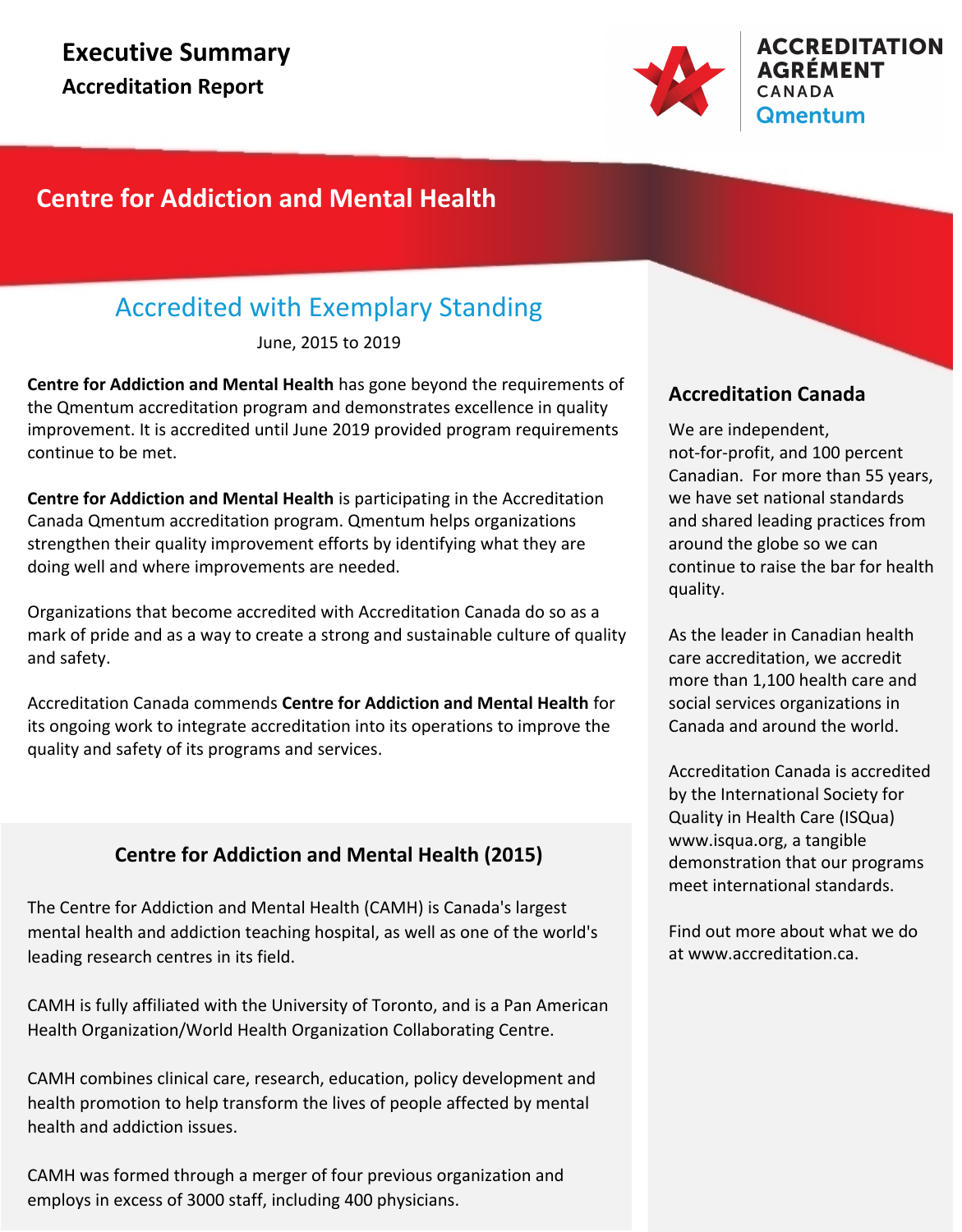# **Demonstrating a commitment to quality and safety**

Accreditation is an ongoing process of evaluating and recognizing a program or service as meeting established standards. It is a powerful tool for quality improvement. As a roadmap to quality, Accreditation Canada's Qmentum accreditation program provides evidence-informed standards, tools, resources, and guidance to health care and social services organizations on their journey to excellence.

As part of the program, most organizations conduct an extensive self-assessment to determine the extent to which they are meeting the Accreditation Canada standards and make changes to areas that need improvement. Every four years, Accreditation Canada surveyors, who are health care professionals from accredited organizations, visit the organization and conduct an on-site survey. After the survey, an accreditation decision is issued and the ongoing cycle of assessment and improvement continues.

This Executive Summary highlights some of the key achievements, strengths, and opportunities for improvement that were identified during the on-site survey at the organization. Detailed results are found in the organization's Accreditation Report.

### **On-site survey dates**

June 14, 2015 to June 19, 2015

### **Locations surveyed**

- · **3** locations were assessed by the surveyor team during the on-site survey. Locations and sites visited were identified by considering risk factors such as the complexity of the organization, the scope of services at various sites, high or low volume sites, patient flow, geographical location, issues or concerns that may have arisen during the accreditation cycle, and results from previous on-site surveys. As a rule, sites that were not surveyed during one accreditation cycle become priorities for survey in the next.
- · All sites and services are deemed **Accredited with Exemplary Standing** as of the date of this report.

See **Appendix A** for a list of the locations that were surveyed.

#### **Standards used in the assessment**

· **9 sets of standards** were used in the assessment.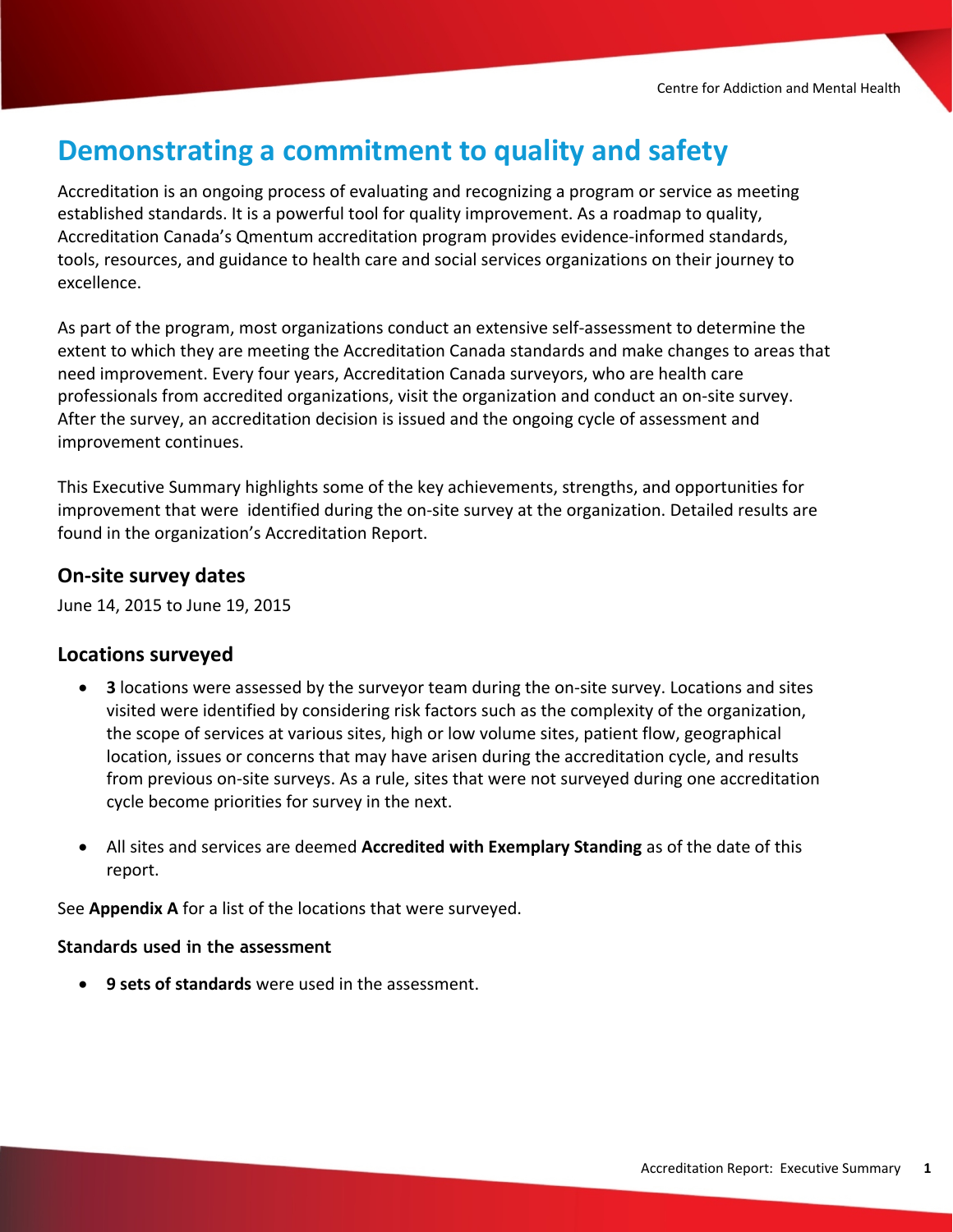## **Summary of surveyor team observations**

*These surveyor observations appear in both the Executive Summary and the Accreditation Report.*

During the on-site survey, the surveyor team undertook a number of activities to determine the extent to which the organization met the accreditation program requirements. They observed the care that was provided; talked to staff, clients, families and others; reviewed documents and files; and recorded the results.

This process, known as a tracer, helped the surveyors follow a client's path through the organization. It gives them a clear picture of how service is delivered at any given point in the process.

The following is a summary of the surveyor team's overall observations.

#### \*\*\*

The organization, Centre for Addiction and Mental Health (CAMH) is commended on preparing for and participating in the Qmentum survey program. Since the previous survey this organization has intensified its focus on quality. The board of directors has overseen the translation of the organization's values into concrete operational strategies to achieve results. The trustees are passionate and invested in the improving the lives of those living with addictions and mental illness. They have strong board policies to ensure good corporate functioning. The board members are commended for their use of an ethical framework to help them in making resource and policy decisions. It was evident during the survey that they are engaged and work collaboratively with the chief executive officer (CEO) and senior leadership to further the goals of the organization. Also since the previous survey, the board has incorporated in-camera sessions into the meetings. They have recently undergone a rigorous process to recruit more diverse membership to the board. The board is encouraged to continue to seek ways to be representative of the community it serves.

The clinical programming at CAMH is structured in four program areas: Access and Transitions, Complex Mental Illness, Ambulatory Care and Structured Treatments, and Underserved Populations. The surveyor team had an opportunity to visit programming in all four service areas.

The community partners that were interviewed during the survey are generally satisfied that there had been significant improvements in care during the past few years. They stated access has improved and are pleased with the work that has been done around trauma informed care and counselling for trauma. The improved relationship with the police is noteworthy. Academic partners are eager to continue and enhance relationships to advance teaching and research agendas. Students report excellent experiences at CAMH, which helps with recruitment. Most of the partners interviewed were not aware of the strategic planning process and had not been involved, although they acknowledged that others in their organizations may have been. This presents an opportunity for CAMH to specifically dialogue with their stakeholders about their progress towards achieving goals in the Vision 2020 document. Partners wanted CAMH to be mindful that their policies often have an effect on other organizations that support those with mental illness and addictions. There are expectations that CAMH can facilitate and drive social change with regards to housing, food and employment.

investing in change management resources. The creation of the Enterprise Project Management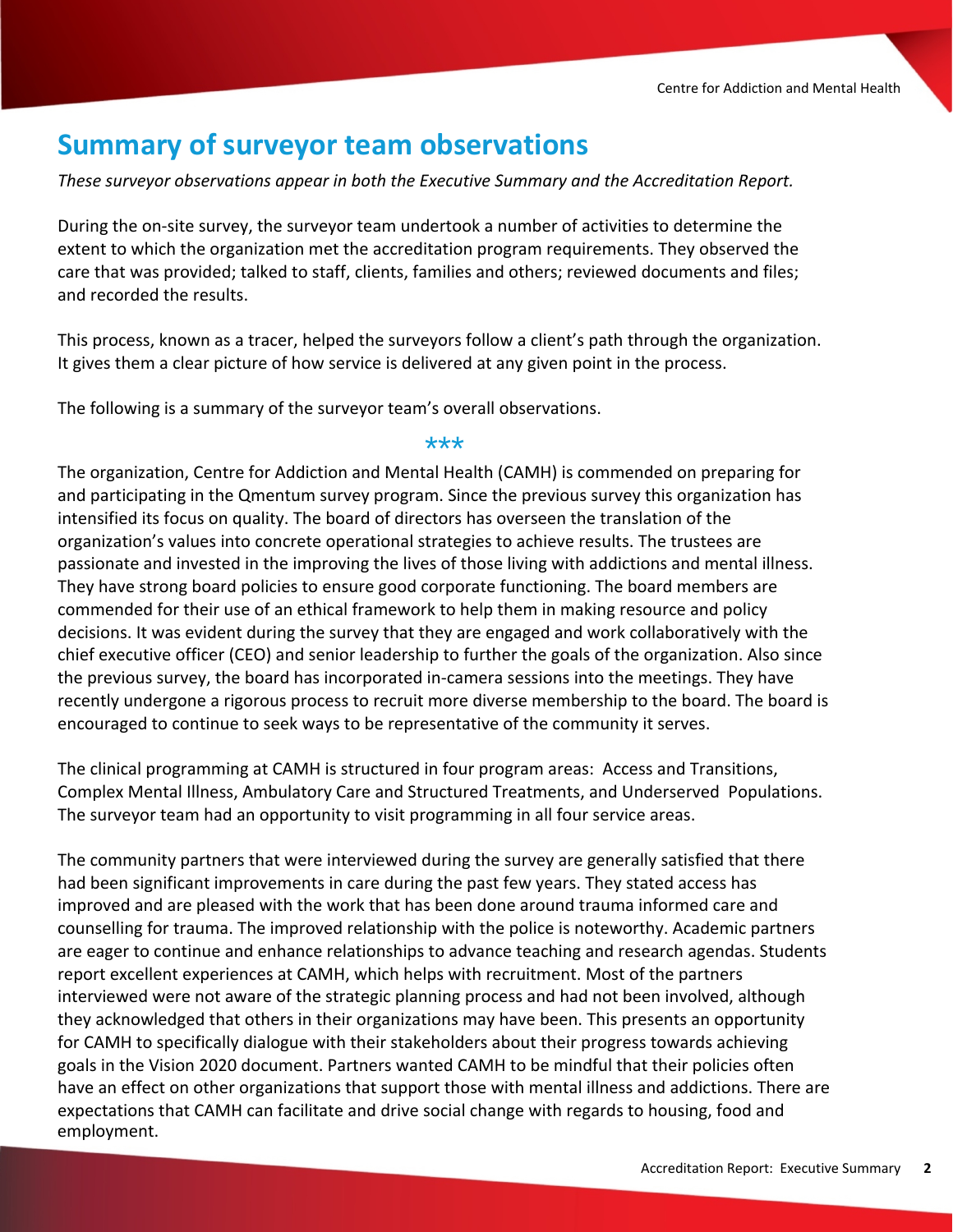The leadership of the organization understands that the push for quality improvement means investing in change management resources. The creation of the Enterprise Project Management Office (EPMO) has facilitated process rigour and staff support to implement the many quality improvement projects. The surveyors asked about organizational fatigue during their visits to units. Staff generally felt there are good resources and support to implement new policies and technology like the ICARE charting system. "Tired but energized" was a common sentiment. The presence of managers on units was noted as well as visibility of senior leaders on regular walkabouts. There is a robust communication plan, keeping staff and volunteers connected to the business of the organization.

There has been intensive work with clients and staff members on workplace violence prevention since the previous survey. All staff, students and physicians have mandatory training yearly. It was evident to the surveyors that this is an organizational priority. All incidents are reported and followed up. The implementation of a peer safety officer that debriefs with clients post restraint shows promise in learning about contributing factors from a client's perspective. The use of an integrated pathway in the emergency department for agitation and aggression is an example of a proactive process to reduce incidents. Encouragement is offered CAMH to continue to share its best practice work among health care organizations facing similar issues.

The organization is in a continuous quality improvement cycle. There are large organizational investments such as ICARE technology for improving the charting, order entry, medication management and transitions of care across the organization. There are CAMH-wide policies such as the Tobacco Free initiative, which took organizational courage and tremendous staff and stakeholder involvement. The integrated care pathways are another example of major change to clinical practice. The surveyor team saw many examples of unit level pilots that were being evaluated for possible spread across the organization. In addition, CAMH is in the middle of a long-term redevelopment plan that will see the in-patient services consolidated at the Queen Street location. Understanding the needs of clients during system and program level changes is being monitored. One formal way is by client experience surveys. Obtaining feedback can be a challenge with low participation rates. A recent innovative pilot using an iPAD has proven successful in improving rate. Peer supports personnel to gather client experience is encouraged. Surveyors were told by clients that they are respected, felt safe and had a high level of trust for the staff.

Overall, there is a tangible sense of purpose across the organization, which is guided by the CAMH vision, mission and values.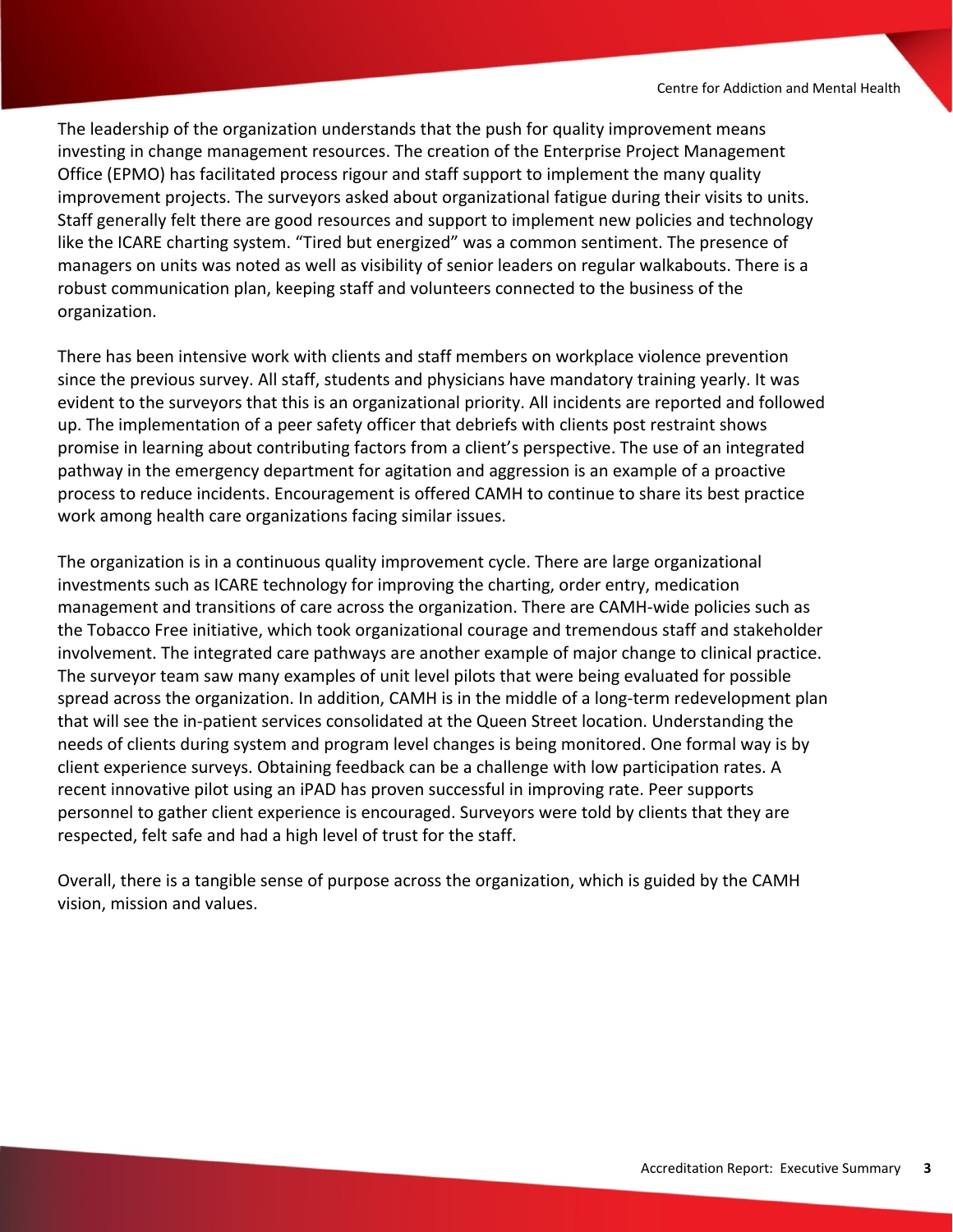## **Overview: Quality dimensions results**

Accreditation Canada uses eight dimensions that all play a part in providing safe, high quality health care.

These dimensions are the basis for the standards, and each criteria in the standards is tied to one of the quality dimensions.

The quality dimensions are:

|                     | <b>Accessibility:</b>           | Give me timely and equitable services                   |
|---------------------|---------------------------------|---------------------------------------------------------|
|                     | Appropriateness:                | Do the right thing to achieve the best results          |
|                     | <b>Client-centred Services:</b> | Partner with me and my family in our care               |
|                     | <b>Continuity of Services:</b>  | Coordinate my care across the continuum                 |
|                     | <b>Efficiency:</b>              | Make the best use of resources                          |
| <b>THT</b>          | <b>Population Focus:</b>        | Work with my community to anticipate and meet our needs |
| $\mathbf \mathbf G$ | Safety:                         | Keep me safe                                            |
| <b>GH</b>           | <b>Worklife:</b>                | Take care of those who take care of me                  |

Taken together, the dimensions create a picture of what a high quality health care program or service "looks like." It is easy to access, focused on the client or patient, safe, efficient, effective, coordinated, reflective of community needs, and supportive of wellness and worklife balance.

This chart shows the percentage of criteria that the organization met for each quality dimension.



### **Quality Dimensions: Percentage of criteria met**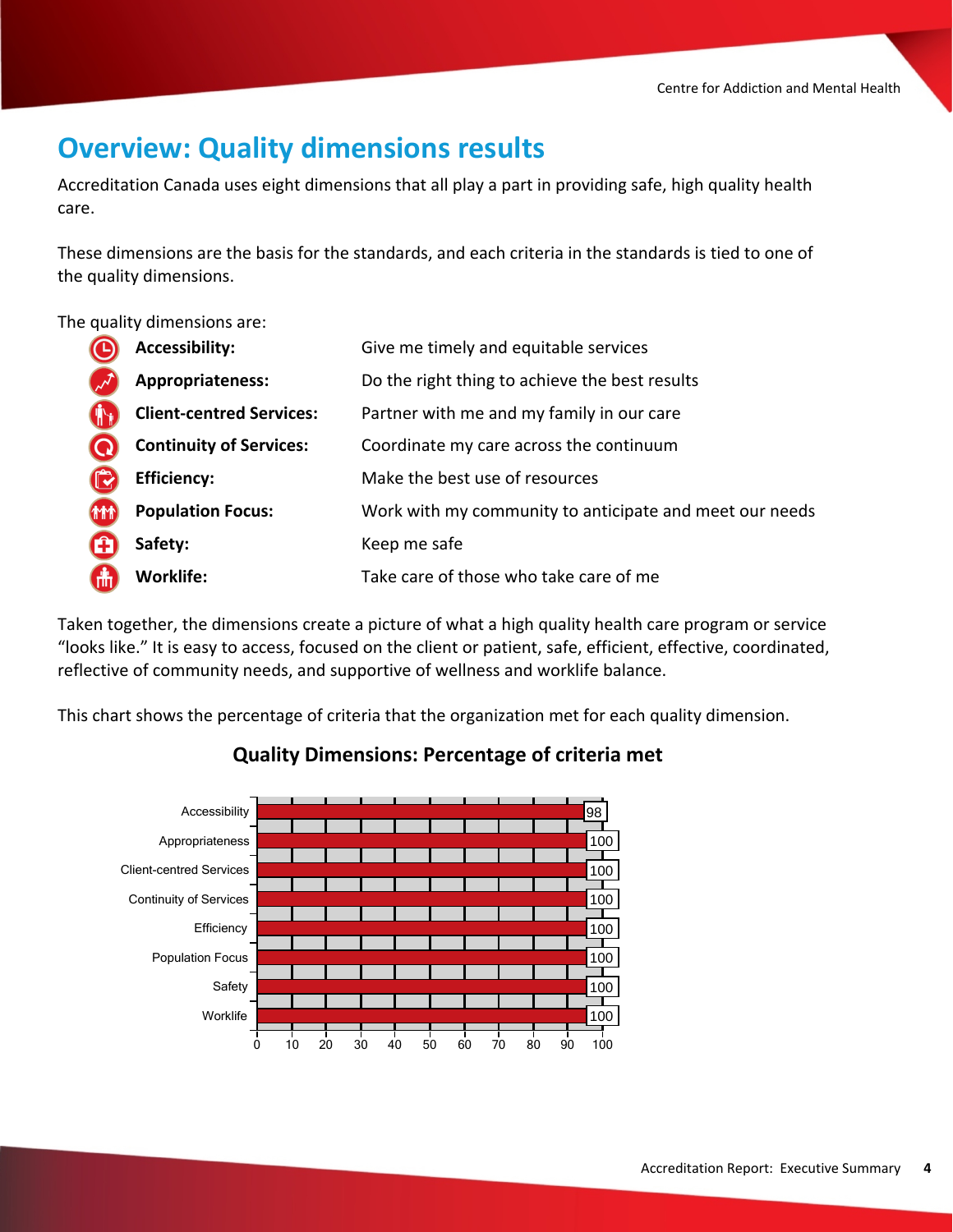## **Overview: Standards results**

All of the standards make a difference to health care quality and safety. A set of standards includes criteria and guidelines that show what is necessary to provide high quality care and service.

Some criteria—specifically those related to safety, ethics, risk management, or quality improvement are considered high priority and carry more weight in determining the accreditation decision.

This chart shows the percentage of high priority criteria and the percentage of all criteria that the organization met in each set of standards.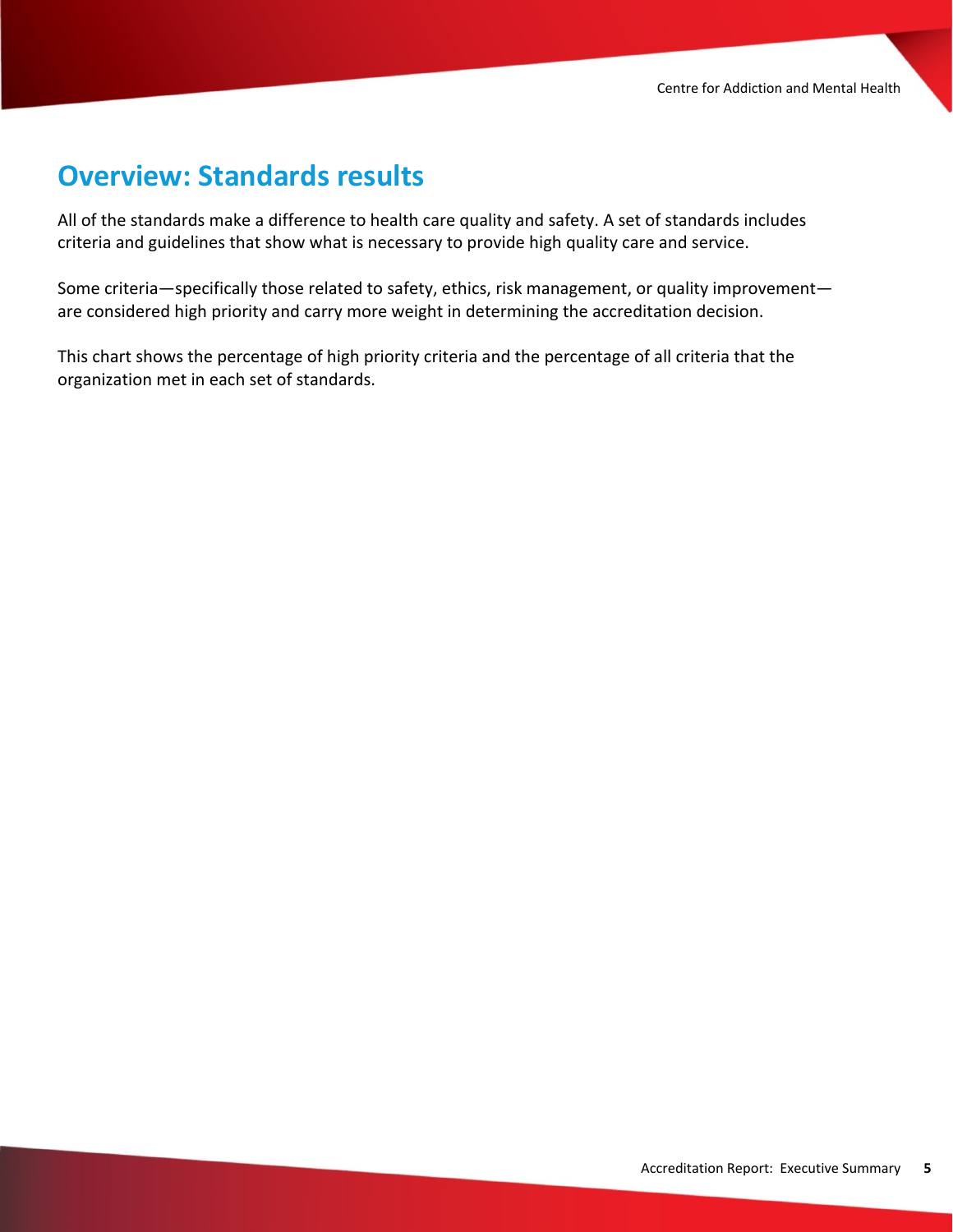![](_page_6_Figure_1.jpeg)

### **Standards: Percentage of criteria met**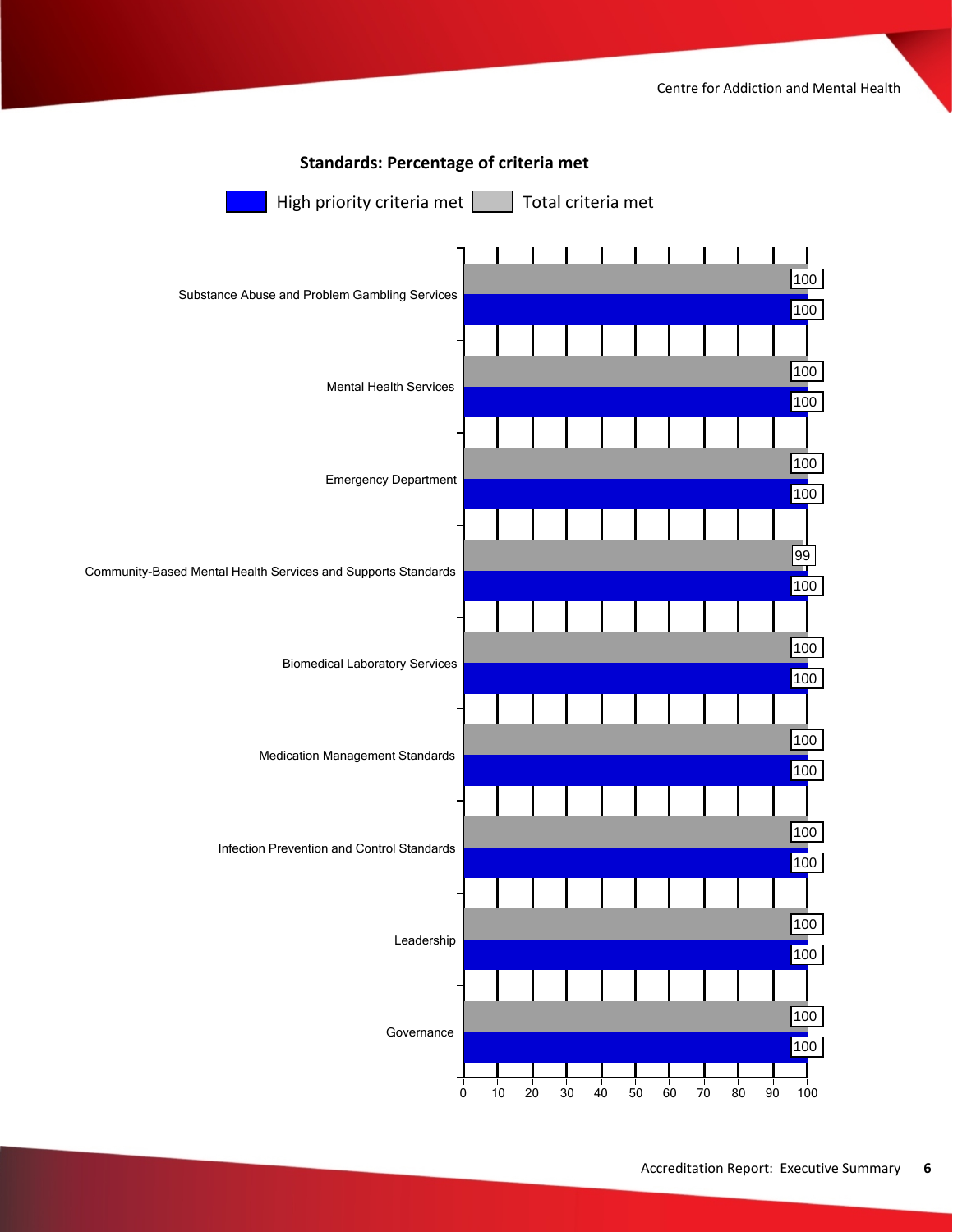## **Overview: Required Organizational Practices results**

Accreditation Canada defines a Required Organizational Practice (ROP) as an essential practice that must be in place for client safety and to minimize risk. ROPs are part of the standards. Each one has detailed tests for compliance that the organization must meet if it is to meet the ROP.

ROPs are always high priority and it is difficult to achieve accreditation without meeting most of the applicable ROPs. To highlight the importance of the ROPs and their role in promoting quality and safety, Accreditation Canada produces the Canadian Health Accreditation Report each year. It analyzes how select ROPs are being met across the country.

ROPS are categorized into six safety areas, each with its own goal:

See **Appendix B** for a list of the ROPs in each goal area.

- · **Safety culture**: Create a culture of safety within the organization
- · **Communication**: Improve the effectiveness and coordination of communication among care and service providers and with the recipients of care and service across the continuum
- · **Medication use**: Ensure the safe use of high-risk medications
- · **Worklife/workforce**: Create a worklife and physical environment that supports the safe delivery of care and service
- · **Infection control**: Reduce the risk of health care-associated infections and their impact across the continuum of care/service
- · **Risk assessment**: Identify safety risks inherent in the client population

Risk Assessment Infection Control Worklife/Workforce Medication Use Communication Safety Culture 0 10 20 30 40 50 60 70 80 90 100

#### **ROP Goal Areas: Percentage of tests for compliance met**

100

100

100

100

100

100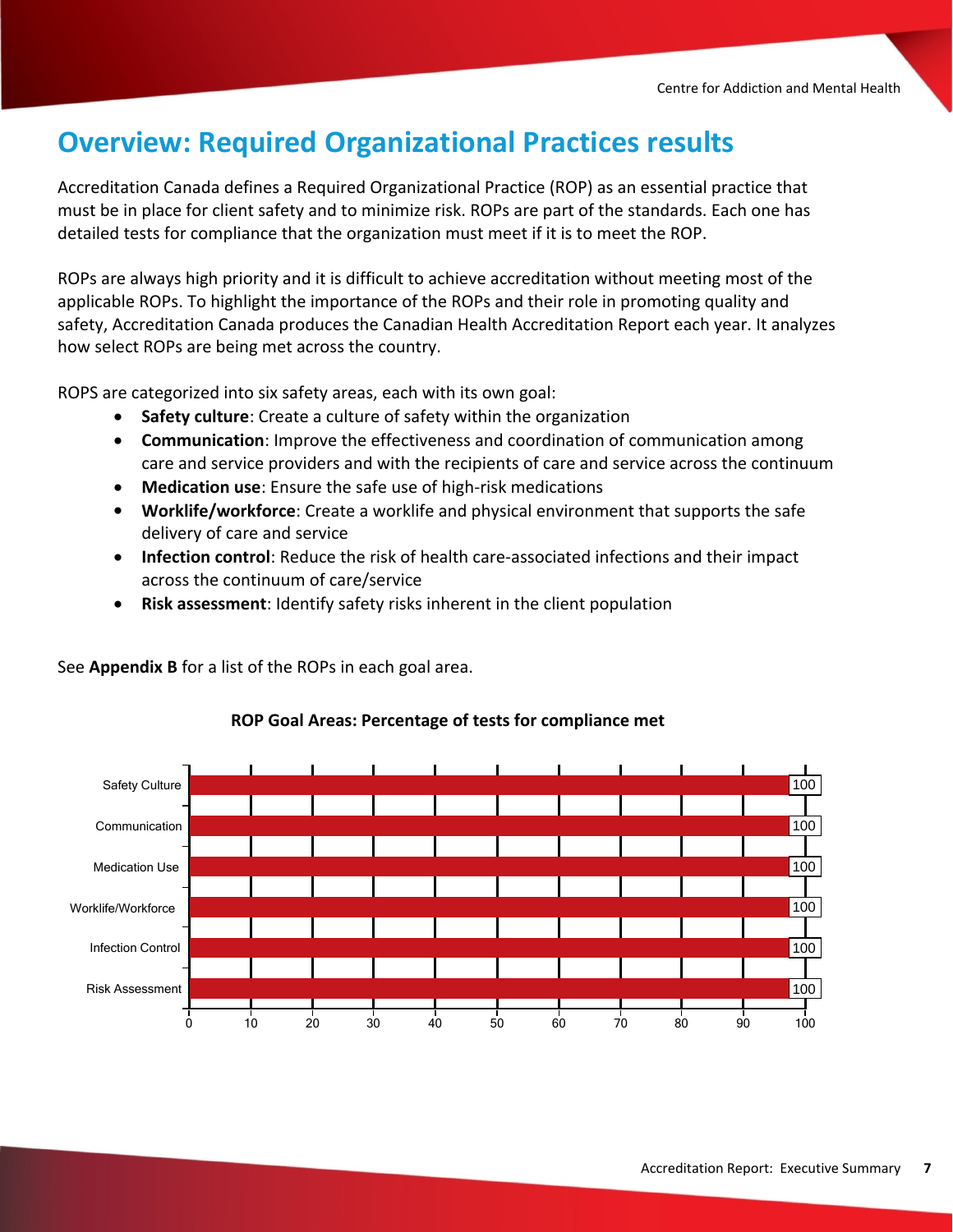## **The quality improvement journey**

The Qmentum accreditation program is a four-year cycle of assessment and improvement, where organizations work to meet the standards and raise the quality of their services. Qmentum helps them assess all aspects of their operations, from board and leadership, to care and services, to infrastructure.

The program identifies and rewards quality and innovation. The time and resources an organization invests in accreditation pay off in terms of better care, safer clients, and stronger teamwork. Accreditation also helps organizations be more efficient and gives them structured methods to report on their activities and what they are doing to improve quality.

In the end, all Canadians benefit from safer and higher quality health services as a result of the commitment that so many organizations across the country have made to the accreditation process.

![](_page_8_Figure_5.jpeg)

#### **Qmentum: A four-year cycle of quality improvement**

As **Centre for Addiction and Mental Health** continues its quality improvement journey, it will conduct an in-depth review of the accreditation results and findings. Then a new cycle of improvement will begin as it incorporates any outstanding issues into its overall quality improvement plan, further strengthening its efforts to build a robust and widespread culture of quality and safety within its walls.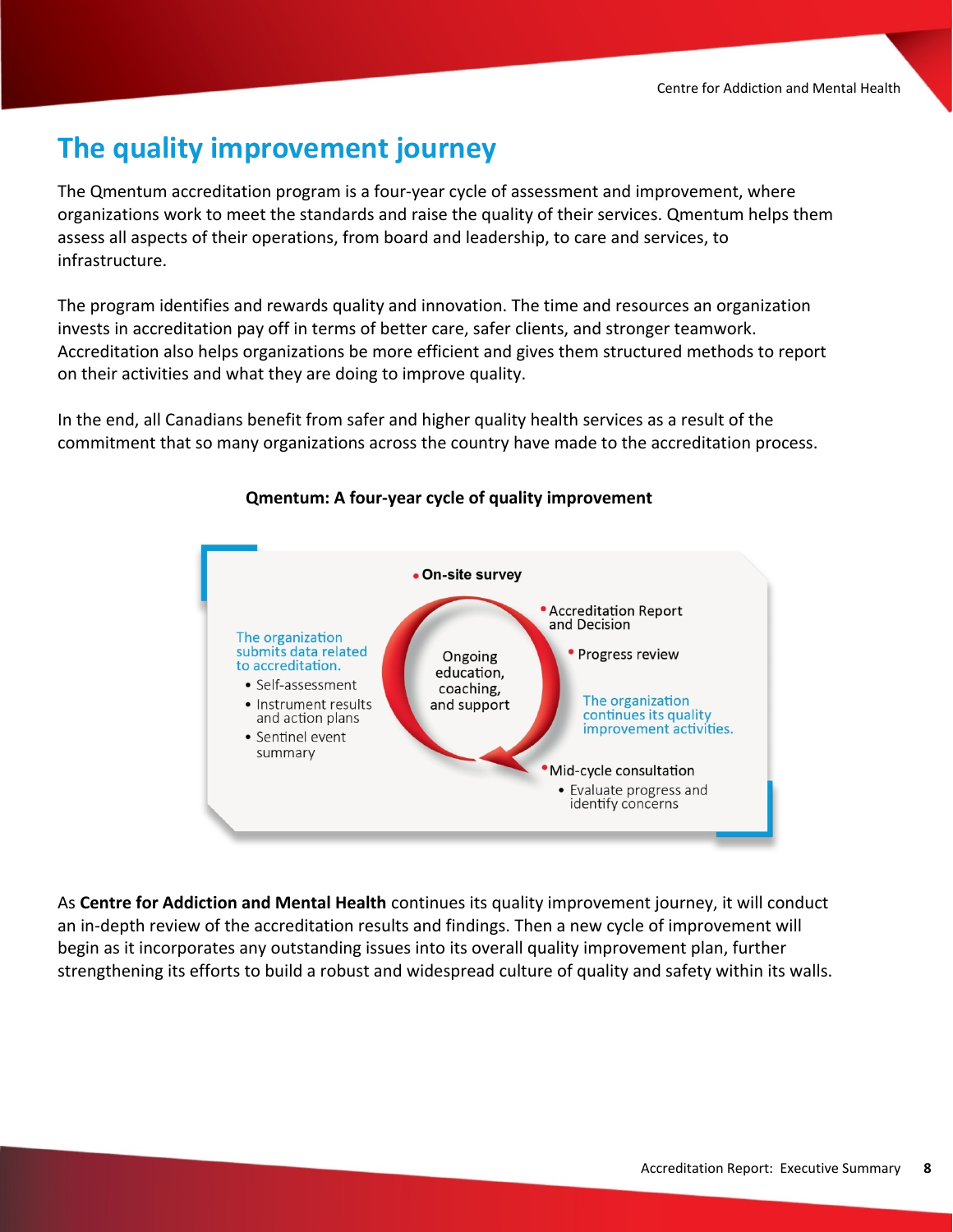Centre for Addiction and Mental Health

# **Appendix A: Locations surveyed**

- 1 Centre for Addiction and Mental Health, College Street
- 2 Centre for Addiction and Mental Health, Queen Street
- 3 Centre for Addiction and Mental Health, Russell Street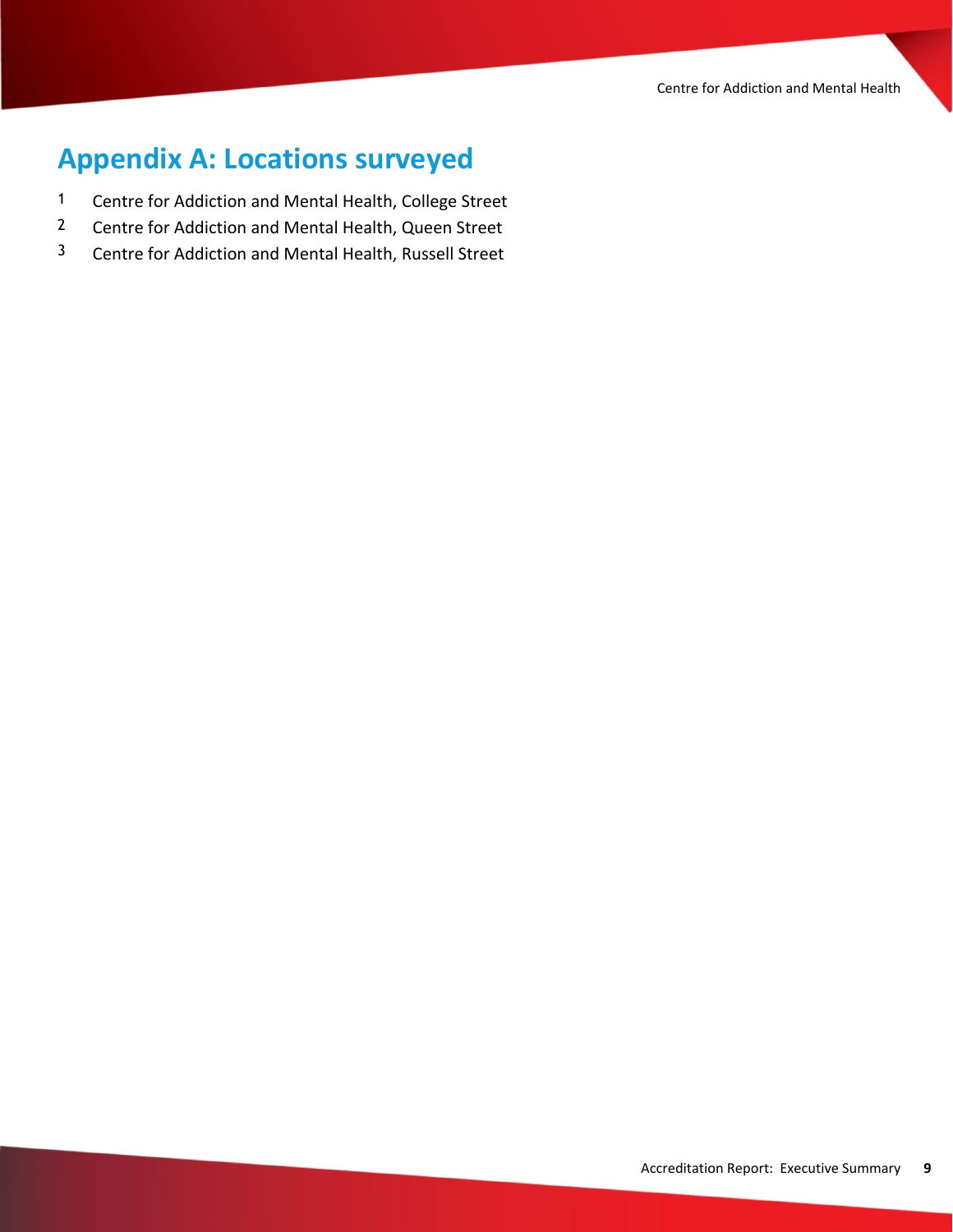## **Appendix B**

# **Required Organizational Practices**

Safety Culture

- Accountability for Quality
- Adverse Events Disclosure
- Adverse Events Reporting
- Client Safety Quarterly Reports
- Client Safety Related Prospective Analysis

#### **Communication**

- Client And Family Role In Safety
- Dangerous Abbreviations
- Information Transfer
- Medication reconciliation as a strategic priority
- Medication reconciliation at care transitions
- Two Client Identifiers

#### Medication Use

- Antimicrobial Stewardship
- Concentrated Electrolytes
- Heparin Safety
- High-Alert Medications
- Narcotics Safety

#### Worklife/Workforce

- Client Flow
- Client Safety Plan
- Client Safety: Education And Training
- Preventive Maintenance Program
- Workplace Violence Prevention

#### Infection Control

- Hand-Hygiene Compliance
- Hand-Hygiene Education and Training
- Infection Rates
- Reprocessing

#### Risk Assessment